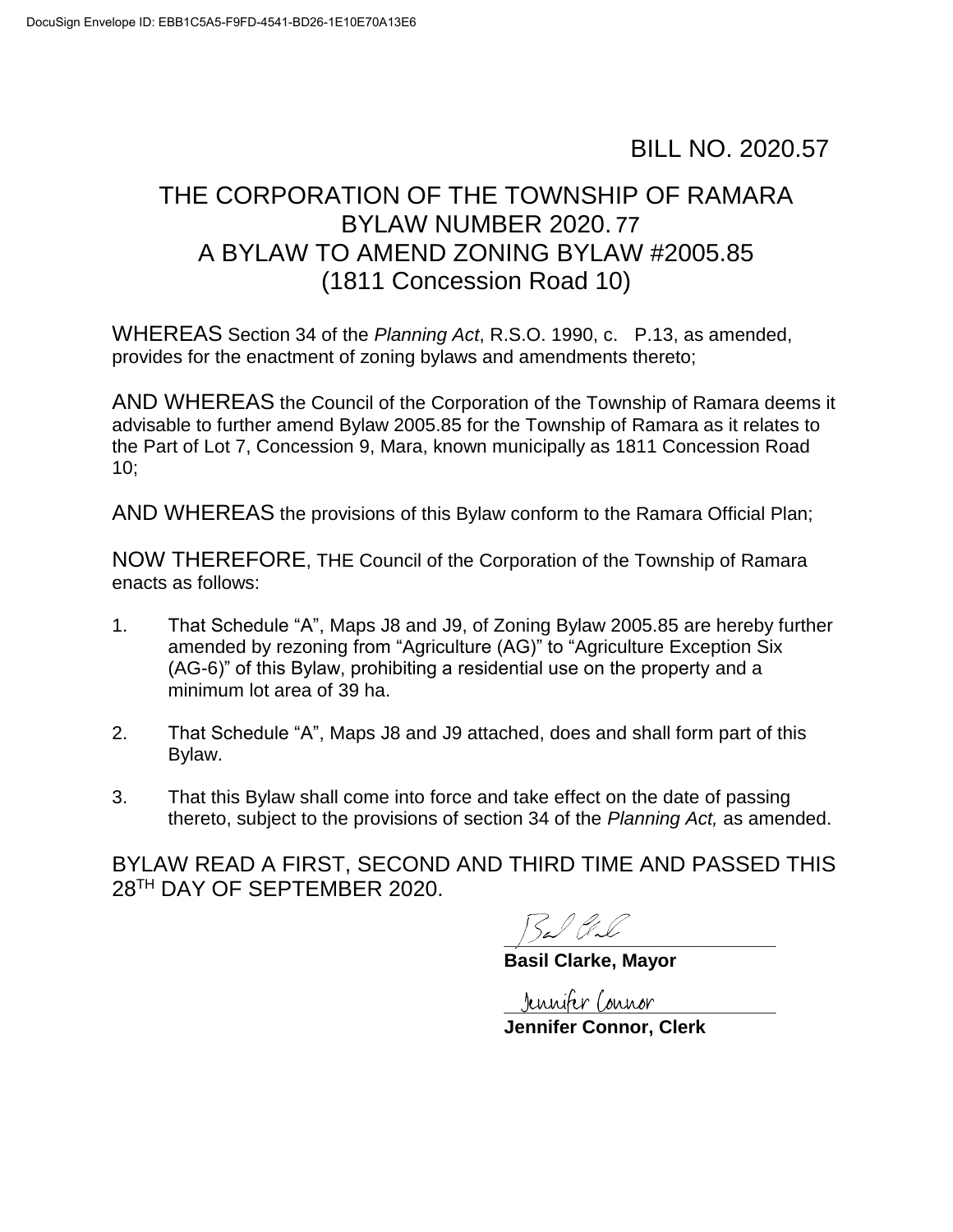DocuSign Envelope ID: EBB1C5A5-F9FD-4541-BD26-1E10E70A13E6 SCHEDULE "A" TO BYLAW #2020.